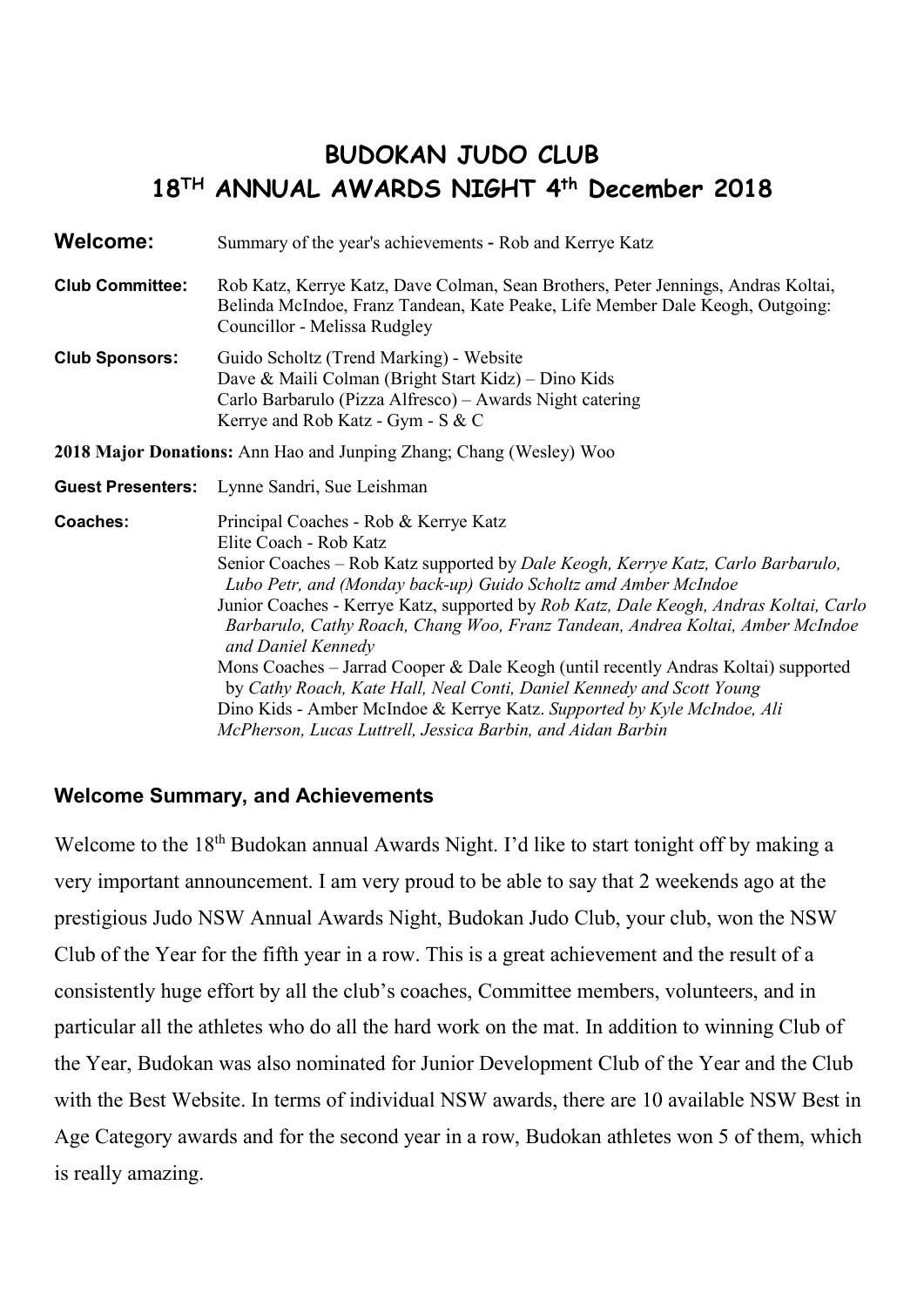4 more of our athletes won awards in Special Needs, Kata and NSW State Coach nominated awards. In all 27 Budokan members were nominated 43 times in 28 available individual award categories. The individual award winners are: Senior Men: Nathan Katz Cadet Women: Saskia Brothers Senior Girls: Mina Woo Junior Girls: Bianca Tandean Junior Boys: Crosby Peake Special Needs: Bernhard Tandean Junior Kata Award: Bernhard and Bianca Tandean NSW State Coaches Nominated Awards - Junior Boys: Max Zollinger Senior Men: Cameron Leishman

Congratulations to all the nominees and winners.

I'd also like to pay tribute to Cathy Roach who at last year's Annual Club Awards night was presented with the club's Distinguished Service Award. 2 weekends ago, after some months of hard training and practice, this almost 76 year old Grandmother, who is a valued Assistant Coach at this club, and who achieved her  $1<sup>st</sup>$  Dan Black belt 30 years ago, successfully completed her grading to 2<sup>nd</sup> Dan. Cathy's achievement shows that you can never be too old to achieve great things; in Judo it's always about education and development, and Cathy's grading is a fantastic example of that. Cathy, you did yourself, us and your club proud.

Before we go into the achievements of Budokan's athletes in competition, Kerrye and I would now like to briefly paint you a picture of how the club has developed over the past year.

**Membership:** We have seen a 50% increase in membership in just 3 years from 120 members in 2015 to 180 this year. This week we peaked at 188. We also have the second highest number of female members of any club in Australia.

• In terms of our newer programs, our Monday Senior beginner and Kyu Grade session is still doing very well with over 15 members. I challenge all of our parents to join the others and give it a go. We are also proud to now have 17 registered Dino kids in our pre-school pre-Judo program which was introduced last year. Kerrye and Amber have done a great job with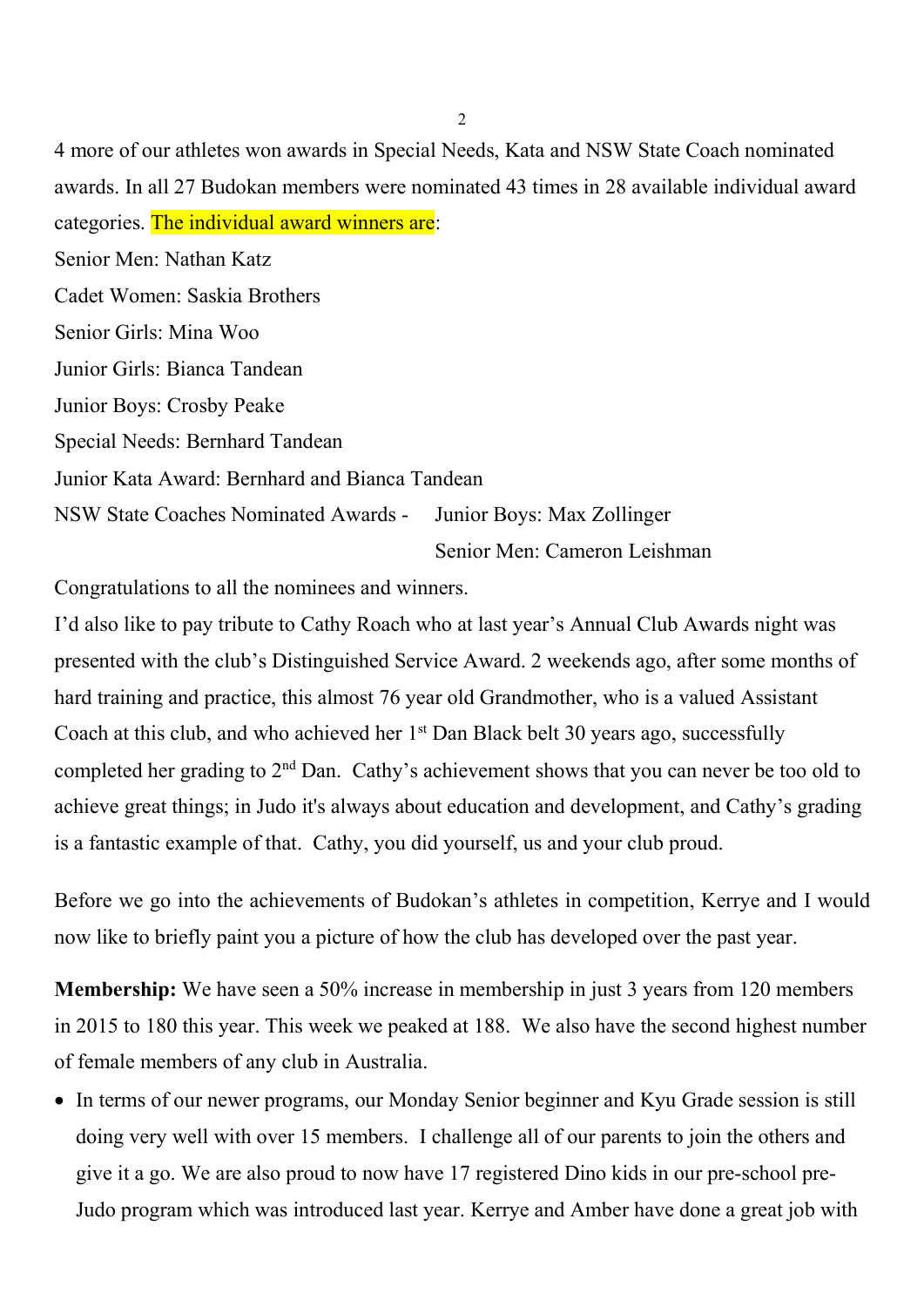the Dinos. We have also run over 40 additional sessions this year for our elite international competitors. For the first time this year we ran a weekend camp at the club for State-level competition athletes and we plan to keep this in our program each year. Our only problem at the moment is space on the mat, particularly when we regularly have 45 to 50 Juniors on the Tuesday and Thursday sessions, but what a great problem to have.

#### • **Government Relationships:**

o Our relationship across all 3 levels of Government is very strong. Late last year we won a \$2500 grant sponsored by Federal Member Alex Hawke's office. This was used to fund a lot of equipment to support our Dino Kids program. Alex visited the club this year as did the Hills Shire Mayor Dr Michelle Byrne with whom we have a great relationship. Last week I found out that we also won another Government grant through NSW Member for Castle Hill, Ray Williams' office. This was for \$1250 to assist in the purchase of a defibrillator. At this time I also want to acknowledge the generosity of 3 of our club members, two are parents of a Junior and the other an Assistant Coach and also a parent of a Junior. These people made generous donations to the club: Please stand up Ann Hao and Junping Zhang and Wesley Woo. Thank you so much for your generosity.

## • **Promotion and Finance:**

- o Our Treasurer Peter Jennings continues to followup club training fees and manage our finances and this is not an easy task. Thank you Peter.
- o Our club merchandise is still popular and I want to thank our outgoing Committee member Mel Rudgley for taking the lead on this. We now have great club towels and Mel arranged 2 of these wonderful table covers which we use at our competitions.
- o Fundraising this year was generated from running our 2 club competitions thanks to everyone who supported them, far too many people to mention. Thanks also to Andras for running more successful Movie Nights and to all those who supported the clothing collections. Thanks to Sue Leishman for coordinating the all-important Bunnings BBQ. The date for next year's Bunnings BBQ has already been set for the 5<sup>th</sup> May and Sue will need a lot of support for this. Please reserve the 5<sup>th</sup> May in your diaries.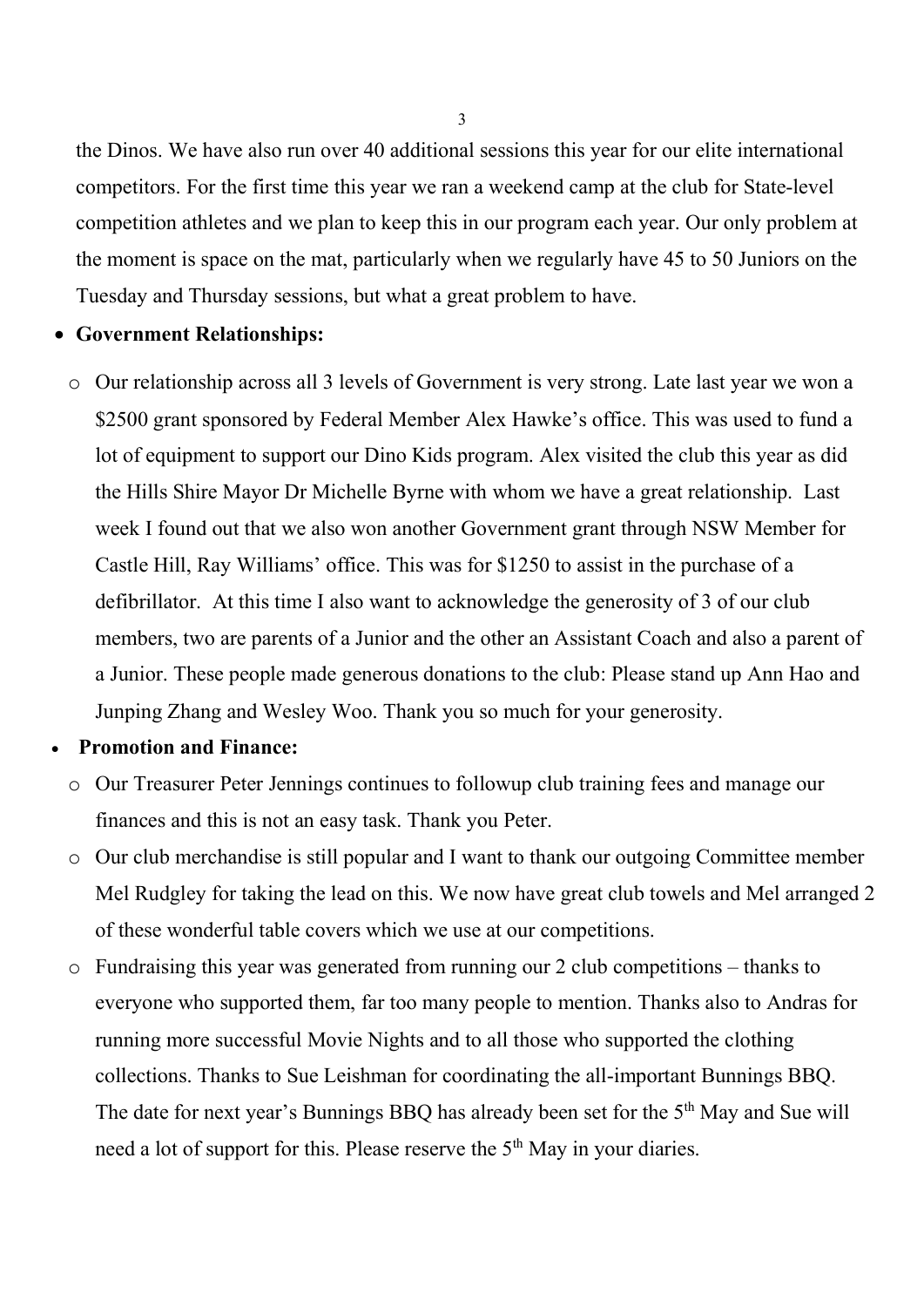- o The website continues to attract numerous inquiries and as mentioned, we have been recognized in having one of the best ones in NSW Judo. We are grateful to Guido for sponsoring the site and to he and Mel for managing the updates on the website.
- **Everyone is curious about the future of our venue:**
	- o We have met with the Mayor on a couple of occasions this year and I have provided Council with a presentation and a proposal for a new venue in the new Showground precinct. Council will be engaging a consultant who will begin work next February and by 2020 should have produced a Showground Masterplan. Budokan is also seeking the support of Judo NSW for our new venue and I am confident that we will be looked after.
	- o Finally I appeal to all of you to support an important activity in this dojo early next year: On Saturday  $5<sup>th</sup>$  January at 8.00am, we will be cleaning up the hall and scrubbing the mats.

## **Regarding our Athletes and Coaches:**

- **Firstly, our Coaching Team:** Kerrye and I can't say enough about the support we have received from our main coaches Dale, Andras and now Jarrad who has replaced Andras in running the MONS class, and Amber McIndoe for the Friday Dinos class. We are also very grateful to our assistant and support coaches on the mat: Carlo Barbarulo, Catherine Roach, Wesley Woo, Franz Tandean, Andrea Koltai-Bazan, Kate Hall, Lubo Petr, Guido Scholtz, Daniel Kennedy, Neal Conti, Scott Young, and supporting Amber and Kerrye with the Dinos: Kyle McIndoe, Ali McPherson, Lucas Luttrell, and Jessica and Aidan Barbin. We also have Dieter from Vineyard Club who is also a regular visiting coach.
- Budokan is still unique in having a great mentoring culture within its membership whereby our more senior athletes come onto the mat to support the Junior sessions and also provide terrific support to the Juniors at competitions. We commend you all on this display of club spirit in keeping with Judo's values.

## **Competition Participation & Performance –International Representation:**

We would like to present Budokan's 9 international representatives for 2018. We are very happy that this year that they are all able to be here.

## **Nathan Katz, Josh Katz, Kyle McIndoe, Cameron Leishman, Saskia Brothers, Zach**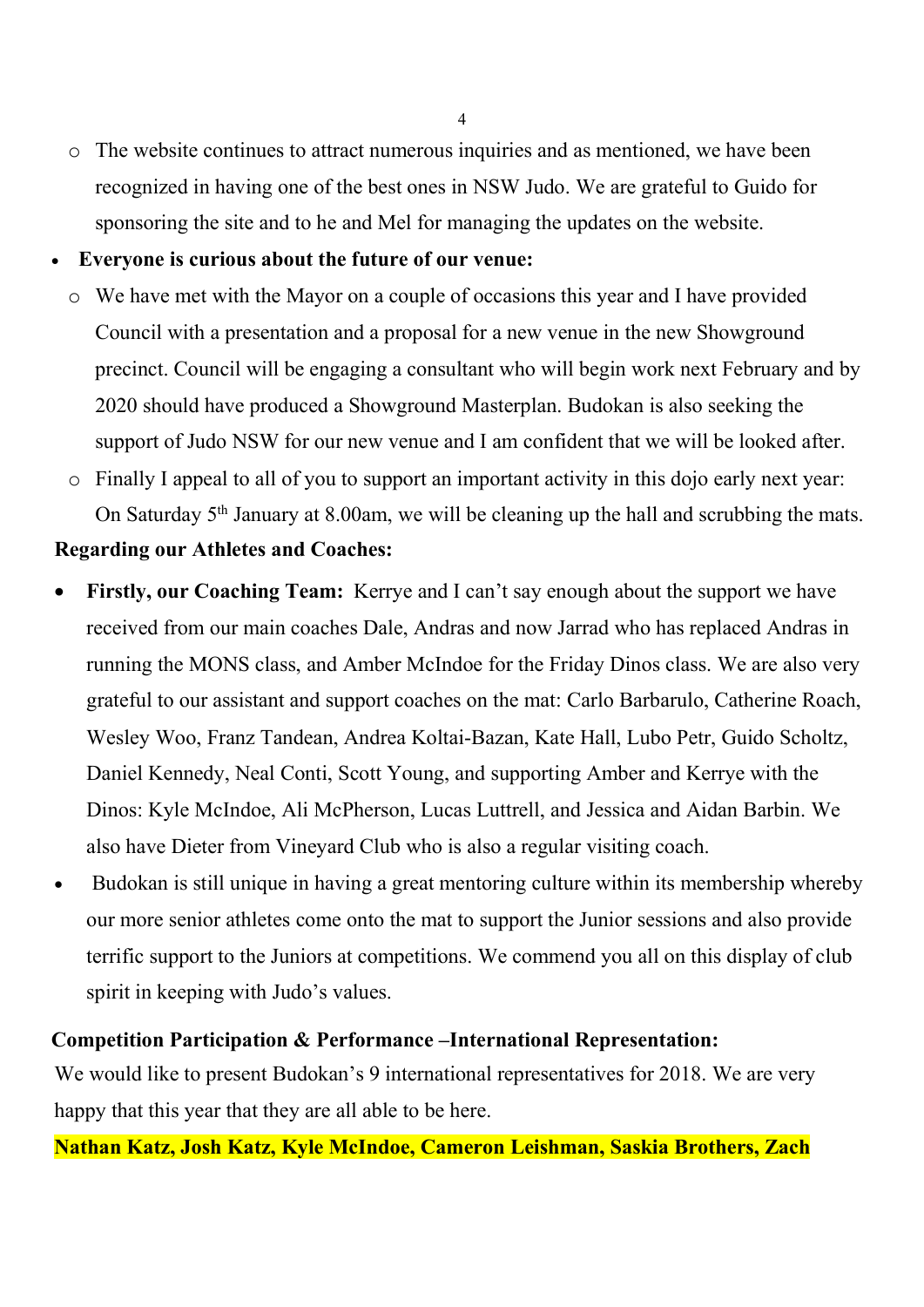# **Colman, Emma Leishman, Liam Stewart and Bjorn Tandean were presented to the club**. Running through the results for our international representatives since last year's Awards Night:

## • **Nathan Katz**

Nathan competed in 13 international events: the Senior World Championships, 3 Grand Slams, 5 Grand Prix, and 4 Continental Opens. He won a Bronze Medal in the Asian Open Taipei, made the Round of 16 at the Osaka Grand Slam and the Zagreb Grand Prix, and last weekend placed  $7<sup>th</sup>$  in the Asian Open Hong Kong.

## • **Josh Katz**

Josh competed in 8 international events: 1 Grand Slam, 1 Grand Prix, 4 Continental Opens, 1 European Cup, and the Oceania Championships. He won Bronze in the Malaga European Cup, placed 7<sup>th</sup> at the Glasgow Continental Open, won the Oceania Championships and the Oceania Continental Open, and last week won Silver at the Asian Open Hong Kong.

## • **Kyle McIndoe**

Kyle competed in 7 international events: he won the Junior and Senior Oceania Championships, placed 7th at the Asian Open Hong Kong and the Junior European Cup in Lithuania, competed in the Sarajevo European Cup and the Belgium Open and was selected to the Junior World Championships.

## • **Cameron Leishman**

Cameron competed in the Oceania Open in Perth winning a Bronze medal, his first continental open medal.

## • **Saskia Brothers**

Saskia competed in 5 international events: Highlight for her was placing  $7<sup>th</sup>$  at the Youth Olympic Games and participating in the pre-YOG camp in Tunisia. She also won Cadet Oceania, won Silver in the Cadet Asian Cup Macau, Bronze at the Cadet Asian Cup Hong Kong and 5th at the Junior Asian Cup Hong Kong.

## • **Zach Colman**

Zach competed in 6 international events: He won Silver at the Oceania Championships, and placed 5th at the Cadet Asian Cups in Hong Kong and Macau, as well as at the Oceania Junior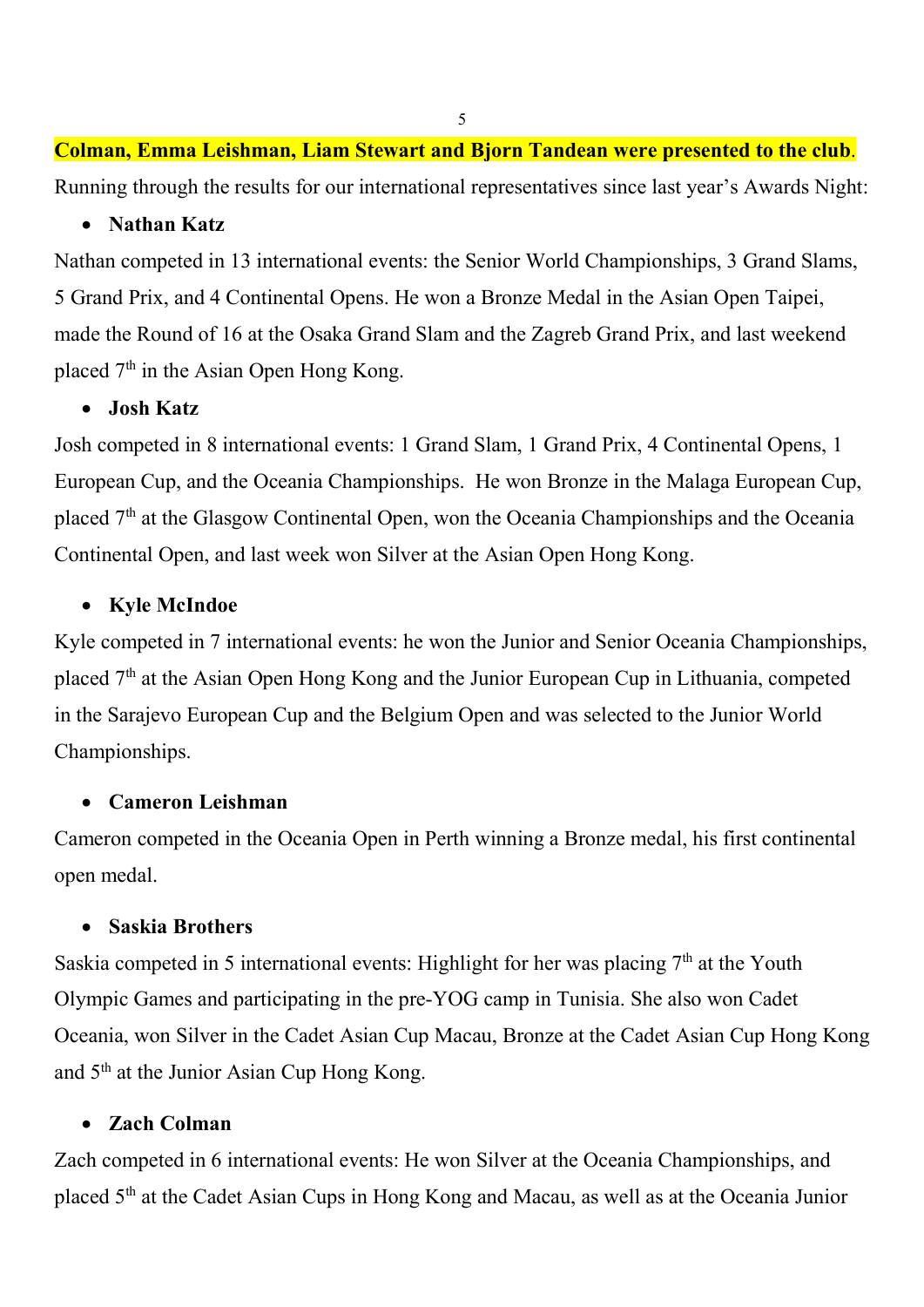Cup in Perth, and also competed in the Asian Junior Cup in Hong Kong, and the Oceania Senior Open in Perth.

## • **Emma Leishman**

Emma competed in the Oceania Continental Championships winning a Silver medal in Juniors.

## • **Liam Stewart**

Liam competed Oceania Continental Junior Cup and Senior Open in Perth.

## • **Bjorn Tandean**

Bjorn competed Oceania Continental Junior Cup in Perth.

Overall, these 9 athletes had 3 World Championship and Youth Olympic selections; YOGs  $7<sup>th</sup>$ ; Grand Slam and Grand Prix R16; Senior World Cup Gold, Silver, Bronze and 3 x 7<sup>th</sup> places; Senior European Cup Bronze ; Junior European Cup  $7<sup>th</sup>$ ; Junior Asian Open  $5<sup>th</sup>$ ; Cadet Asian Open Silver, Bronze and  $2 \times 5^{th}$  places; 4 Golds and 3 Silvers at Oceania Championships; Our athletes also attended numerous international camps including the pre-YOGs camp in Tunisia, National Cadet Training Camp in Japan, as well as 5 athletes selected to the National Cadet and Senior Boys/Girls Futures Camp at the AIS, and 4 athletes selected to the NSW Junior Development Camp at the AIS.

**State Representatives to Nationals:** All 29 athletes **selected** to the NSW State Team to the Nationals including the athletes who could not compete due to injury or illness **(Ali, Beth, Will, Emma, Zach, Kyle, Josh, Naomi, and Logan)** were presented to the club.

**National Results were amazing considering one-third of our athletes had never competed at Nationals before: 6 Gold, 2 Silver, and 7 Bronze medals, plus 1 Bronze in Kyu Grades, 2 Gold, 1 Silver and 1 Bronze in Special Needs, and 2 Gold, 1 Silver and 3 Bronze medals in Kata, a total of 10 Gold, 4 Silver and 11 Bronze medals.**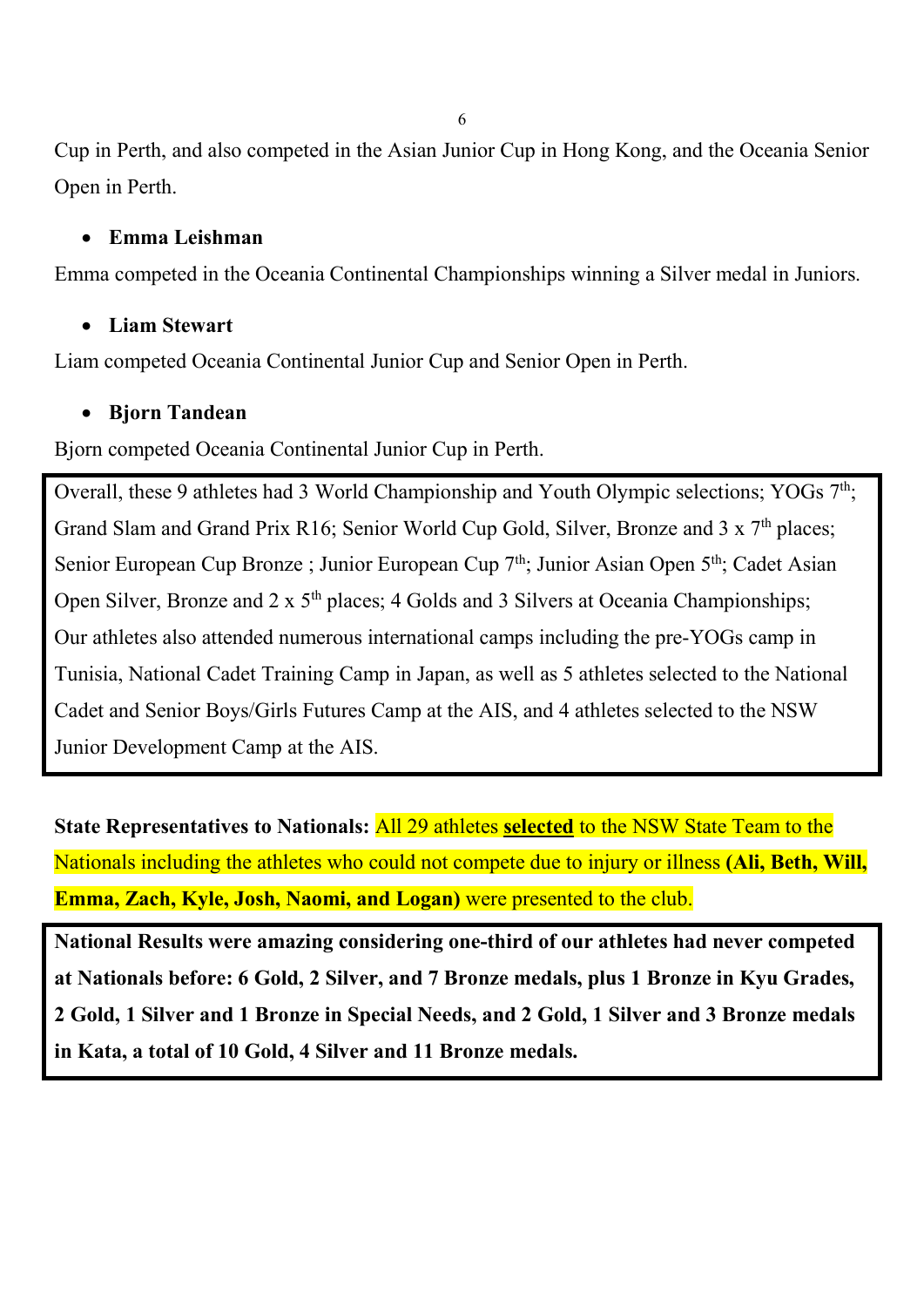| <b>Athlete</b><br>(Division) | <b>Budokan Athlete</b> | <b>Junior</b><br><b>Boys</b> /<br><b>Girls</b> |                 | <b>Senior</b><br><b>Boys</b> /<br><b>Girls</b> |               | <b>Cadet</b><br><b>Boys</b> /<br>Girls |                 | Junior<br>M/W |                 | <b>Senio</b><br>r M/W |                 |
|------------------------------|------------------------|------------------------------------------------|-----------------|------------------------------------------------|---------------|----------------------------------------|-----------------|---------------|-----------------|-----------------------|-----------------|
| $\overline{1}$               | Jaeda LIAO             | U/25                                           | <b>GOLD</b>     |                                                |               |                                        |                 |               |                 |                       |                 |
| $\overline{2}$               | <b>Bianca TANDEAN</b>  | U/36                                           | <b>SILVER</b>   |                                                |               |                                        |                 |               |                 |                       |                 |
| $\overline{3}$               | Nicholas PLATONOV      | U/24                                           | <b>BRONZE</b>   |                                                |               |                                        |                 |               |                 |                       |                 |
| $\overline{4}$               | Crosby PEAKE           | U/27                                           | <b>BRONZE</b>   |                                                |               |                                        |                 |               |                 |                       |                 |
| 5                            | Sean GOLDTHORPE        | U/27                                           | 5 <sup>TH</sup> |                                                |               |                                        |                 |               |                 |                       |                 |
| $6\phantom{1}6$              | Bryan ZHANG            | U/30                                           | Unplaced        |                                                |               |                                        |                 |               |                 |                       |                 |
| $\overline{7}$               | <b>Francis PARK</b>    | U/34                                           | 9 <sup>TH</sup> |                                                |               |                                        |                 |               |                 |                       |                 |
| 8                            | Max ZOLLINGER          | U/34                                           | <b>BRONZE</b>   |                                                |               |                                        |                 |               |                 |                       |                 |
| 9                            | <b>Ben ZOLLINGER</b>   | U/34                                           | Unplaced        |                                                |               |                                        |                 |               |                 |                       |                 |
| 10                           | Mina WOO               |                                                |                 | U/44                                           | <b>GOLD</b>   |                                        |                 |               |                 |                       |                 |
| 11                           | Melika TARIGHAT        |                                                |                 | U/57                                           | <b>GOLD</b>   |                                        |                 |               |                 |                       |                 |
| 12                           | Phoenix EDWARDS        |                                                |                 | U/40                                           | Unplaced      |                                        |                 |               |                 |                       |                 |
| 13                           | Oliver JENNINGS        |                                                |                 | U/40                                           | <b>BRONZE</b> |                                        |                 |               |                 |                       |                 |
| 14                           | Lion PARK              |                                                |                 | U/45                                           | <b>BRONZE</b> |                                        |                 |               |                 |                       |                 |
| 15                           | Ali YULDASHEV          |                                                |                 | U/50                                           | <b>GOLD</b>   |                                        |                 |               |                 |                       |                 |
| 16                           | Peter CHEON            |                                                |                 | U/55                                           | Unplaced      |                                        |                 |               |                 |                       |                 |
| 17 (19)                      | Saskia BROTHERS        |                                                |                 |                                                |               | U/63                                   | <b>GOLD</b>     | U/63          | <b>SILVER</b>   | U/63                  | Unplaced        |
| 18(21)                       | Kevin TARIGHAT         |                                                |                 |                                                |               | U/60                                   | <b>BRONZE</b>   | U/60          | 7 <sup>th</sup> |                       |                 |
| 19 (22)                      | Alex ROSS              |                                                |                 |                                                |               | U/66                                   | 7 <sup>th</sup> |               |                 |                       |                 |
| 20(23)                       | Michael ROSS           |                                                |                 |                                                |               | U/66                                   | 5 <sup>th</sup> |               |                 |                       |                 |
| 21(25)                       | <b>Bjorn TANDEAN</b>   |                                                |                 |                                                |               |                                        |                 | U/66          | 7 <sup>th</sup> | U/66                  | Unplaced        |
| 22(27)                       | Liam STEWART           |                                                |                 |                                                |               |                                        |                 | U/66          | 5 <sup>th</sup> | U/66                  | 7 <sup>th</sup> |
| 23 (28)                      | Nathan KATZ            |                                                |                 |                                                |               |                                        |                 |               |                 | U/66                  | <b>GOLD</b>     |
| 24 (29)                      | Cameron LEISHMAN       |                                                |                 |                                                |               |                                        |                 |               |                 | U/73                  | <b>BRONZE</b>   |

# **KYU GRADES (Seniors)**

| 25(30) | <b>EAMER</b><br>$\sqrt{a}$ sev | 1/2 |  | 50% |  |  |  | Grades<br>Kvu (<br>Women | 1/70<br>U/7 C | <b>ONIZE</b><br><u>KUNZEL</u> |
|--------|--------------------------------|-----|--|-----|--|--|--|--------------------------|---------------|-------------------------------|
|--------|--------------------------------|-----|--|-----|--|--|--|--------------------------|---------------|-------------------------------|

## **SPECIAL NEEDS**

| 25(31) | Casey EAMER    | 2/2 |             |  | <b>Special Needs</b><br>Women | U/78            | <b>GOLD</b>   |
|--------|----------------|-----|-------------|--|-------------------------------|-----------------|---------------|
| 25(32) | Casey EAMER    | 1/2 | $5/8$ = 63% |  | <b>Special Needs</b><br>Women | $+60$<br>(Open) | <b>SILVER</b> |
| 26(33) | vnne McCREDDEN | 0/2 |             |  | <b>Special Needs</b><br>Women | U/78            | <b>BRONZE</b> |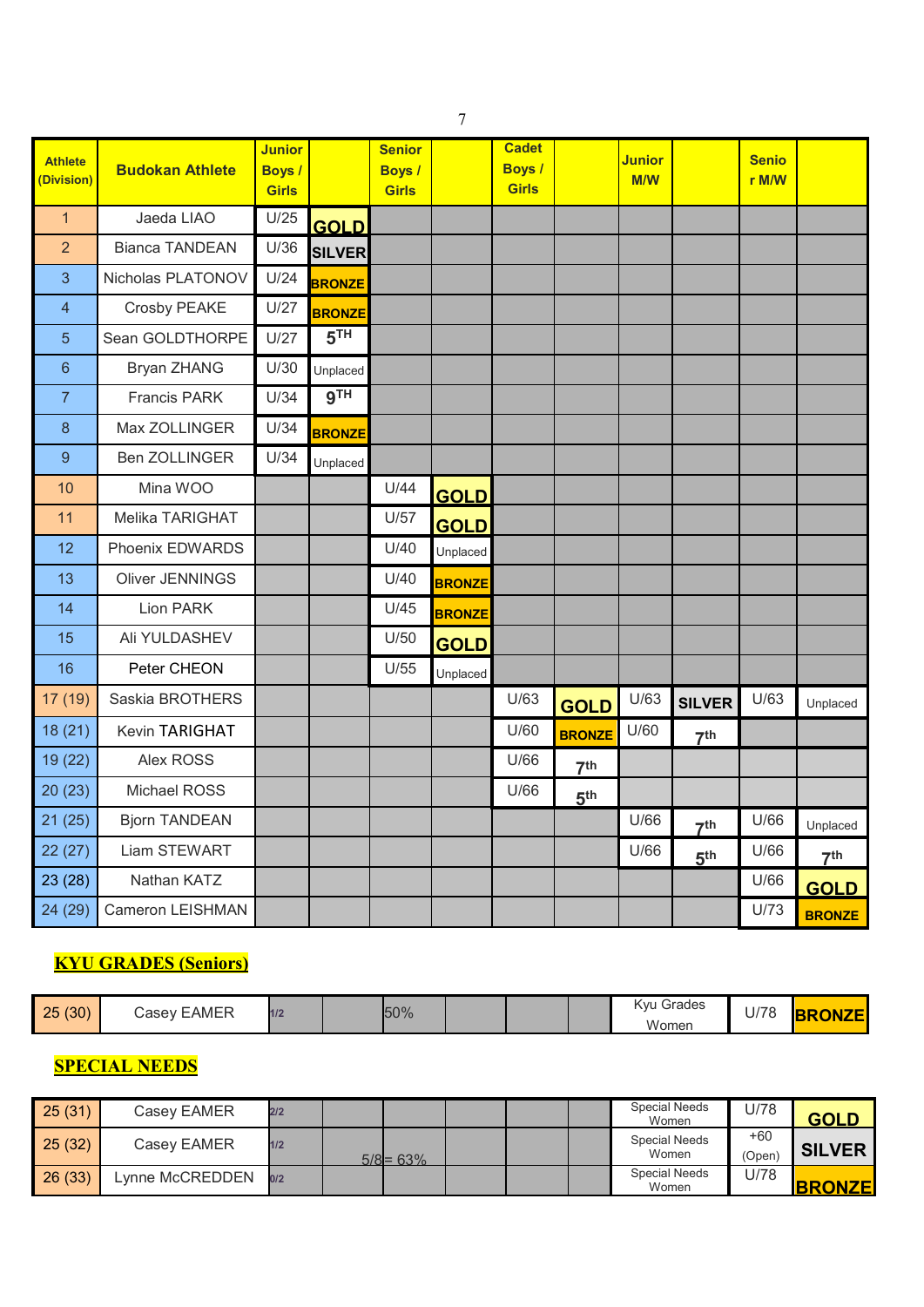|             |                                |  |  |  | <b>Special Needs</b>      | U/50 |                 |
|-------------|--------------------------------|--|--|--|---------------------------|------|-----------------|
| 27(34)      | <b>Bernhard TANDEAN</b><br>2/2 |  |  |  | Cadet Men                 |      | <b>GOLD</b>     |
| <b>KATA</b> |                                |  |  |  |                           |      |                 |
| 28(35)      | Andras KOLTAI                  |  |  |  | Senior Nage-No-Kata       |      | <b>SILVER</b>   |
| 28(36)      | Andras KOLTAI                  |  |  |  | Senior Katame-No-<br>Kata |      | <b>BRONZE</b>   |
| 29(37)      | David Willison                 |  |  |  | Senior Nage-No-Kata       |      | 5 <sup>th</sup> |
| 29(38)      | <b>Bernhard TANDEAN</b>        |  |  |  | Junior Nage-No-Kata       |      | <b>GOLD</b>     |
| 29(39)      | <b>Bianca TANDEAN</b>          |  |  |  | Junior Nage-No-Kata       |      | <b>GOLD</b>     |
| 29(40)      | <b>Bernhard TANDEAN</b>        |  |  |  | Senior Ju-No-Kata         |      | <b>BRONZE</b>   |
| 29(41)      | <b>Bianca TANDEAN</b>          |  |  |  | Senior Ju-No-Kata         |      | <b>BRONZE</b>   |

## **Some Budokan Statistics for the 2018 Nationals**

- 1. Our 27 athletes competed in 39 divisions including 5 Kata divisions
- 2. Our contribution to NSW's performance at the Nationals was significant with Budokan winning a quarter of NSW's total of 24 Gold medals and a fifth of NSW's total of 80 medals.
- 3. If Budokan was counted as a State in its own right, we would have been ranked  $5<sup>th</sup>$  ahead of ACT, TAS, SA and NT both in terms of total medals, and quality of medals.
- 4. 9 athletes competed in their first Australian Championships: Jaeda, Nicholas, Sean, Bryan, Ben, Ali, Peter, Lynne and Bernhard.
- 5. There were 7 first time medallists at Nationals and 7 first time Gold medallists in their divisions who were: Jaeda, Mina, Melika, Ali, Nathan, Casey, and Bernhard
- 6. Significant milestones: Nathan won his  $9<sup>th</sup>$  National Gold medal with a total of 17 National medals. Cameron achieved his 16<sup>th</sup> National medal.

## Regarding Budokan's participation in other major competitions:

• Our club participates in all State Opens and is one of only a couple of clubs who still host the MONSter League and Junior competition. This year was our 17<sup>th</sup> MONS and Junior Boys & Girls competition and in March we also ran our third MONS-only event:

Many of our athletes won medals and there were some special awards in both comps: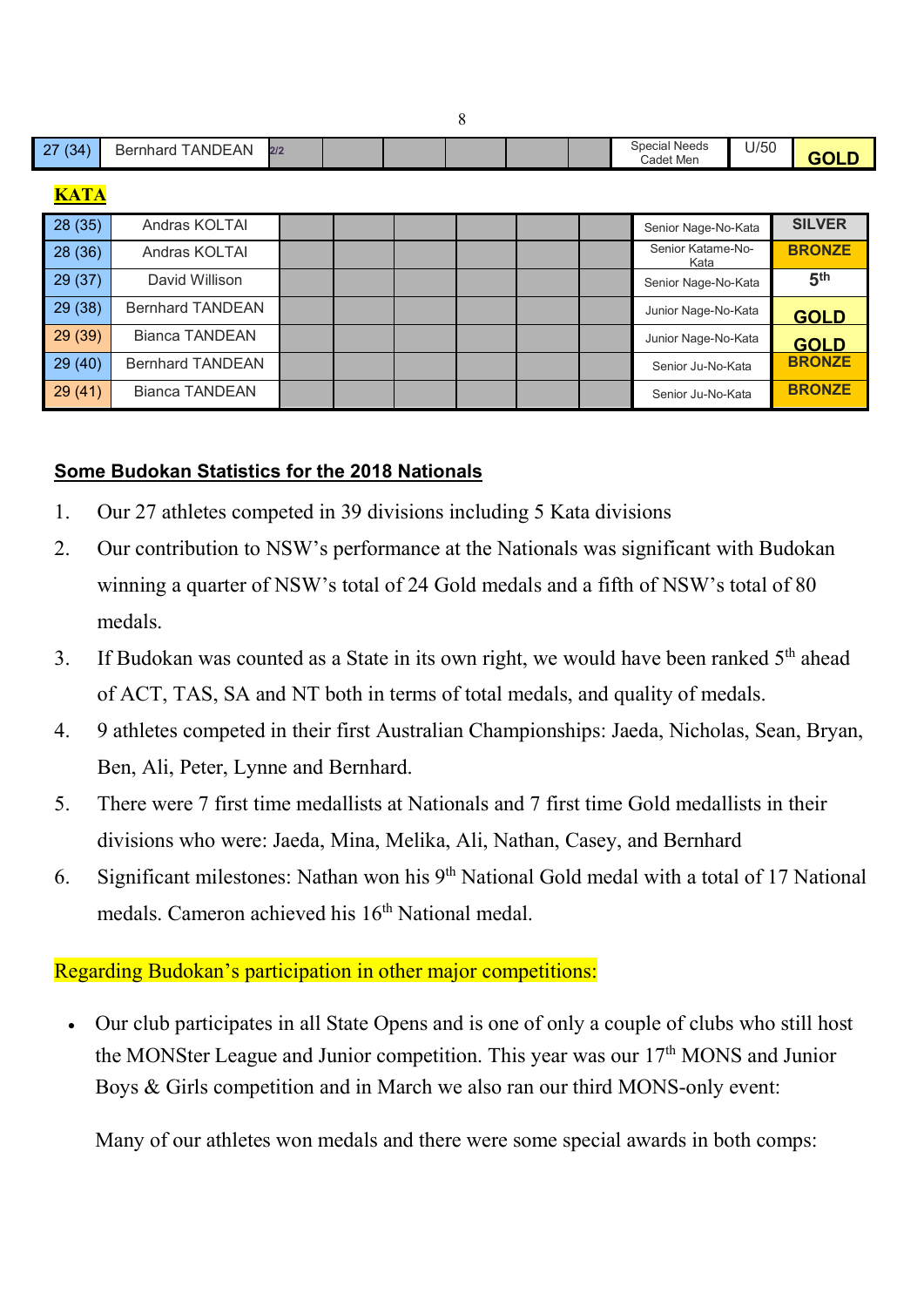In the March MONS competition:

Best Tachi-Waza (Throwing) Technique – Pascalle King Best Ne-Waza (Ground) Technique – Nicky Mogilin Player of the Day – Marcus Liao

In the August MONS and Juniors competition:

Best Tachi-Waza – Marcus Liao Best Ne-Waza – Dylon James Player of the Day – Diana Platonov Best Spirit – Gabriel Bazan-Koltai

## **SPECIAL AWARDS - MONS** SPECIAL AWARDS - JUNIORS

Player of the Day – Max Zollinger

**Finally and very importantly, our Volunteers.** Rob and I could not do what we do here without the strong and committed volunteer support from the club. We have already mentioned our fantastic coaches. Our volunteer base is also enormous, from our fantastic Committee who are involved in everything, to parents and athletes who support many club activities and State competitions. I want to make special mention of:

- Belinda for sitting on the NSW Board of Management for another year
- Dale as a BBR Kata instructor and Dan Grades examiner
- Lubo as our International referee, Franz and Bjorn as NSW State referees as well as Kevin, Michael and Alex who referee at our MONS and Junior competitions.
- Our sponsors Bright Start Kids (Dave and Maili) and Trend Marking (Guido) and to Chang Woo as well as Ann Hao and Junping Zhang (Bryan's parents) who made generous donations this year
- Our fabulous co-Committee members: Sean, Dave, Peter, Franz, Belinda, Dale, and Andras, and in particular outgoing member Mel and incoming member Kate Peake.
- The many people who coordinate dinners when we travel, Sue for the Bunnings fundraiser, Andras for the Movie Nights and our parents who consistently volunteer at State competitions, and finally super Mums Susi, Kate and Alainya for stepping up whenever needed.

The list of volunteers is really significant and we acknowledge that the club could not achieve what it has without the wonderful support provided.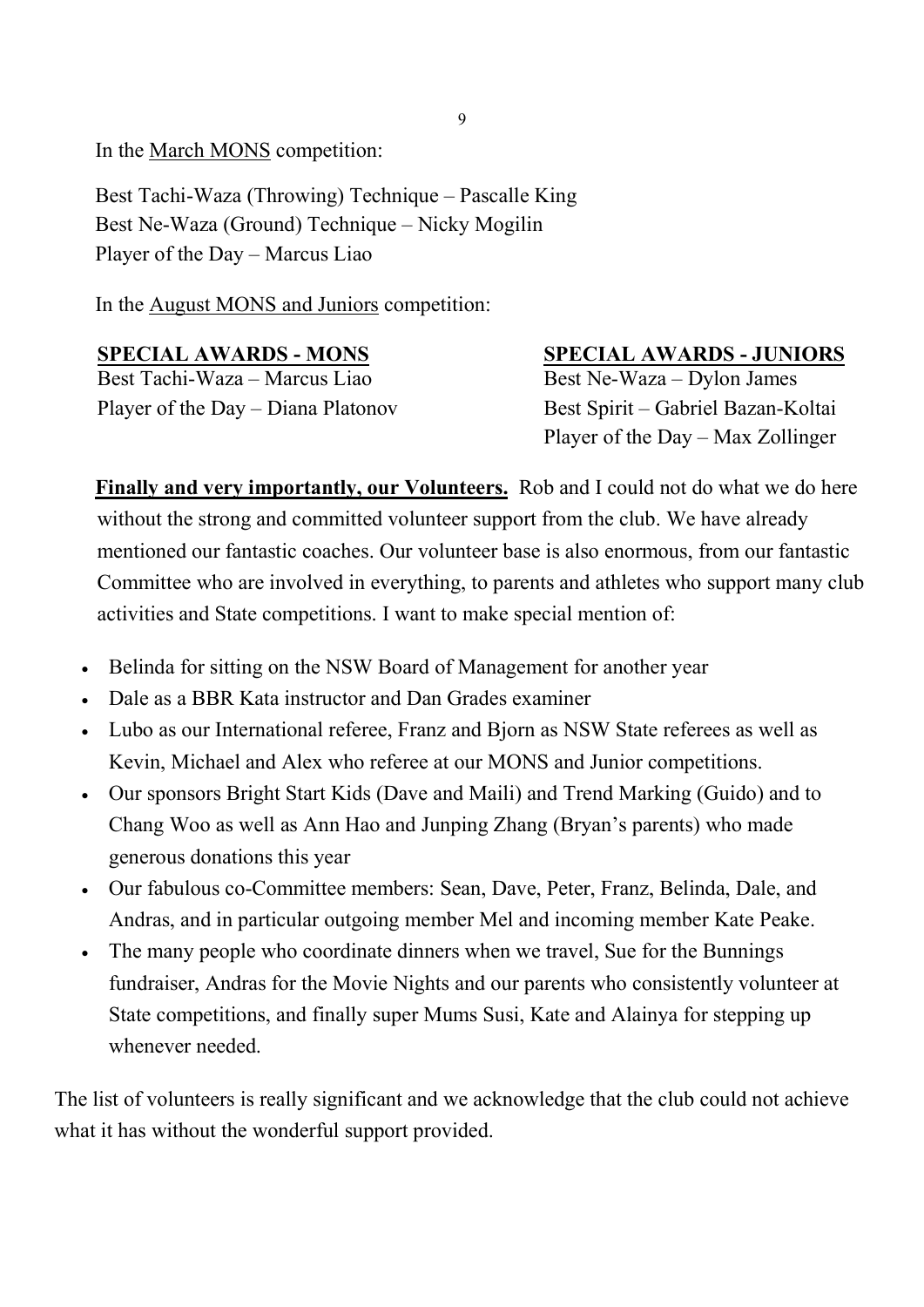Congratulations to all of our volunteers and to all of you who have supported our activities this year. We are all here for our athletes; if we look after them, the sport will take care of itself.

This year we continued to improve on our participation  $\&$  performance at all ends of the competition spectrum, from our fantastic MONS group starting out their competitive careers, to the significant representation and results from our international athletes. The club strives on its enormous strength of character and unique family spirit, which is envied wherever we go. Next year with your help we will keep growing, learning and building. We are proud each and every one of you who make this club what it is. We are proud of the club & its achievements and it gives us great pleasure to see our athletes take on new challenges and grow.

The club's Committee members, sponsors and special guests were brought up to present the trophies:

Committee: Sean Brothers, Kerrye, Peter Jennings, Melissa Rudgley, David Colman, Andras Koltai, Belinda McIndoe, Franz Tandean, Kate Peake, Club Life Member Dale Keogh, Sponsors: Dino Maili Colman; Guests Lynne and Aidan Sandri, Sue Leishman, Coaches Amber McIndoe, Jarrad Cooper, Cathy Roach, Carlo Barbarulo, International Referee: Lubo Petr. Unfortunately Website sponsor Guido Scholtz was unable to attend.

Before we start, on the program which have been put on many of the chairs, Kerrye and I have left a message which we provide the club's athletes every year:

- There is no question that Judo is one of the most challenging of all competitive sports. Budokan aims to provide you with the most effective training environment that we can so that you can really enjoy your sport, and also so that you might reach whatever goals you set.
- Tonight is not just about winning an award; in this club with so many international and national medalists, competition for these awards is fierce; so really, tonight is about celebrating yours & the club's achievements regardless of whether you win an award or not.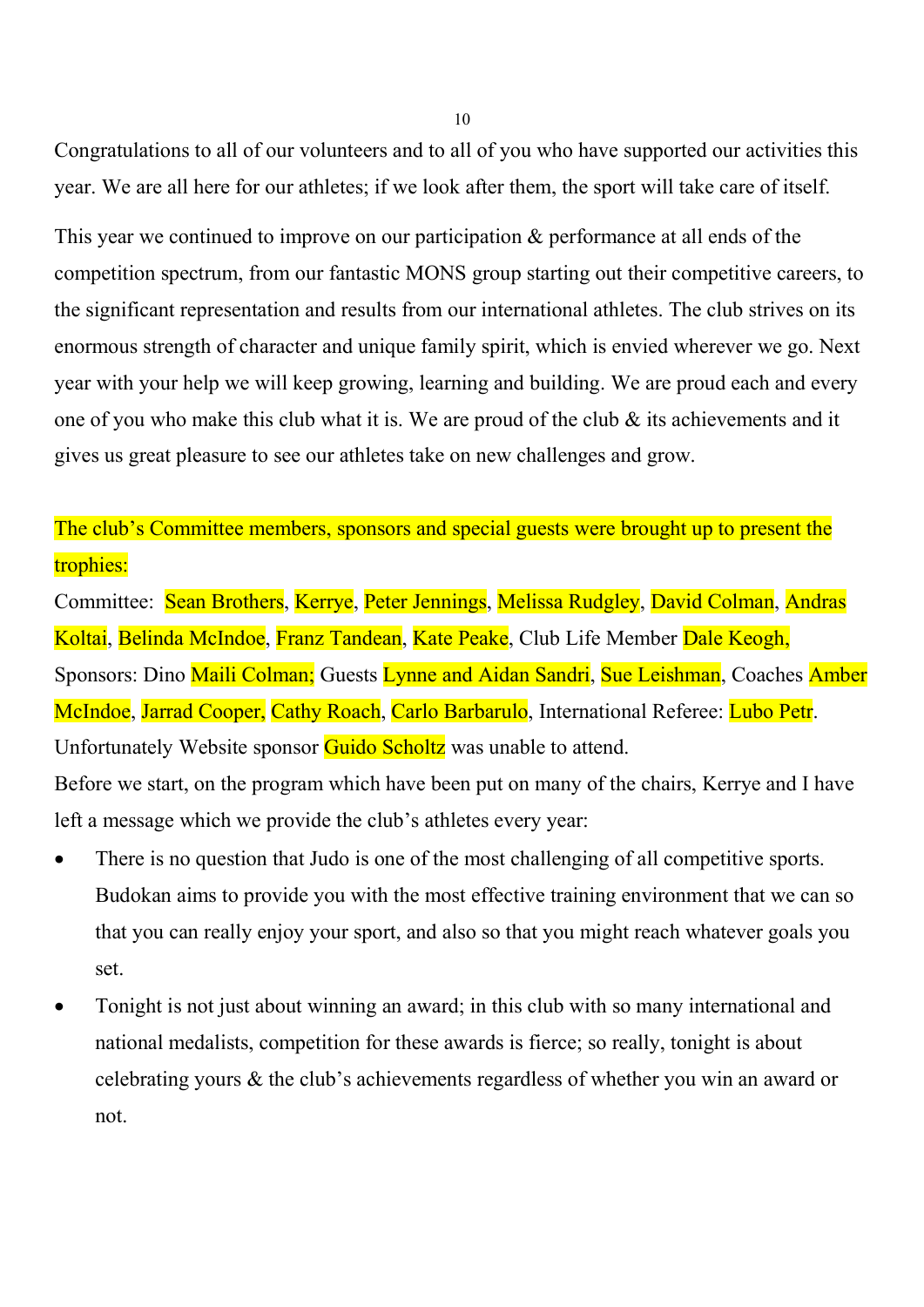It's very clear from our experience in these past years that the only way to reach your goals is through consistent training, and during your training having commitment and focus. If you do that, you're well on the way to reaching your goals.

#### **Awards:**

#### **Criteria for selection of recipients for annual awards:**

For all awards, Judoka must have been a member of the club for a minimum period of four months and with the exception of the Beginner Awards, have competed in tournaments

#### **1. Awards for Improvement**

**Improvement Awards are selected on the basis of: consistent attendance, attitude to training, and showing noticeable improvement both at training & competition.** In 2008, we separated the Junior Improvement Award into two new separate U/13s and U/16s Junior Improvement Awards. In 2010 these were renamed U/14s and Cadets (U/17s) to align with the new age Categories. In 2011 the 14s category was again split to separate the new Junior (U/12s) Boys and Girls and Senior (U/15s) Boys and Girls. The MONS award age group also changed in 2011 to U/9s.

| <b>MONS Winner 2018:</b>            | <b>MARCUS LIAO</b><br><b>DIANA PLATONOV</b>     |
|-------------------------------------|-------------------------------------------------|
| <b>Junior Boy/Girl Winner 2018:</b> | <b>FLYNN MOGILIN</b><br><b>MAX ZOLLINGER</b>    |
| <b>Senior Boy/Girl Winner 2018:</b> | <b>PETER CHEON</b><br><u>ALI YULDASHEV</u>      |
| <b>Cadet Winner 2018:</b>           | <b>SASKIA BROTHERS</b><br><b>KEVIN TARIGHAT</b> |
| <b>Senior Winner 2018:</b>          | <b>AMERON LEISHN</b>                            |

#### **2. Awards for Encouragement**

**Encouragement Awards are selected on the basis of: consistent attendance, attitude to training, performance in competition, and potential for future success in higher level competition.** In 2008, as for the Junior Improvement Award, we separated the Junior Encouragement Award into two new separate U/13s and U/16s Junior Encouragement Awards. In 2010 these were renamed U/14s and Cadets (U/17s) to align with the new age Categories. In 2011 the 14s category was again split to separate the new Junior (U/12s) Boys and Girls and Senior (U/15s) Boys and Girls. The MONS award age group also changed in 2011 to U/9s.

**MONS Winner 2018: KATHERINE CHEN**

**Junior Boy/Girl Winner 2018: LUCAS LUTTRELL**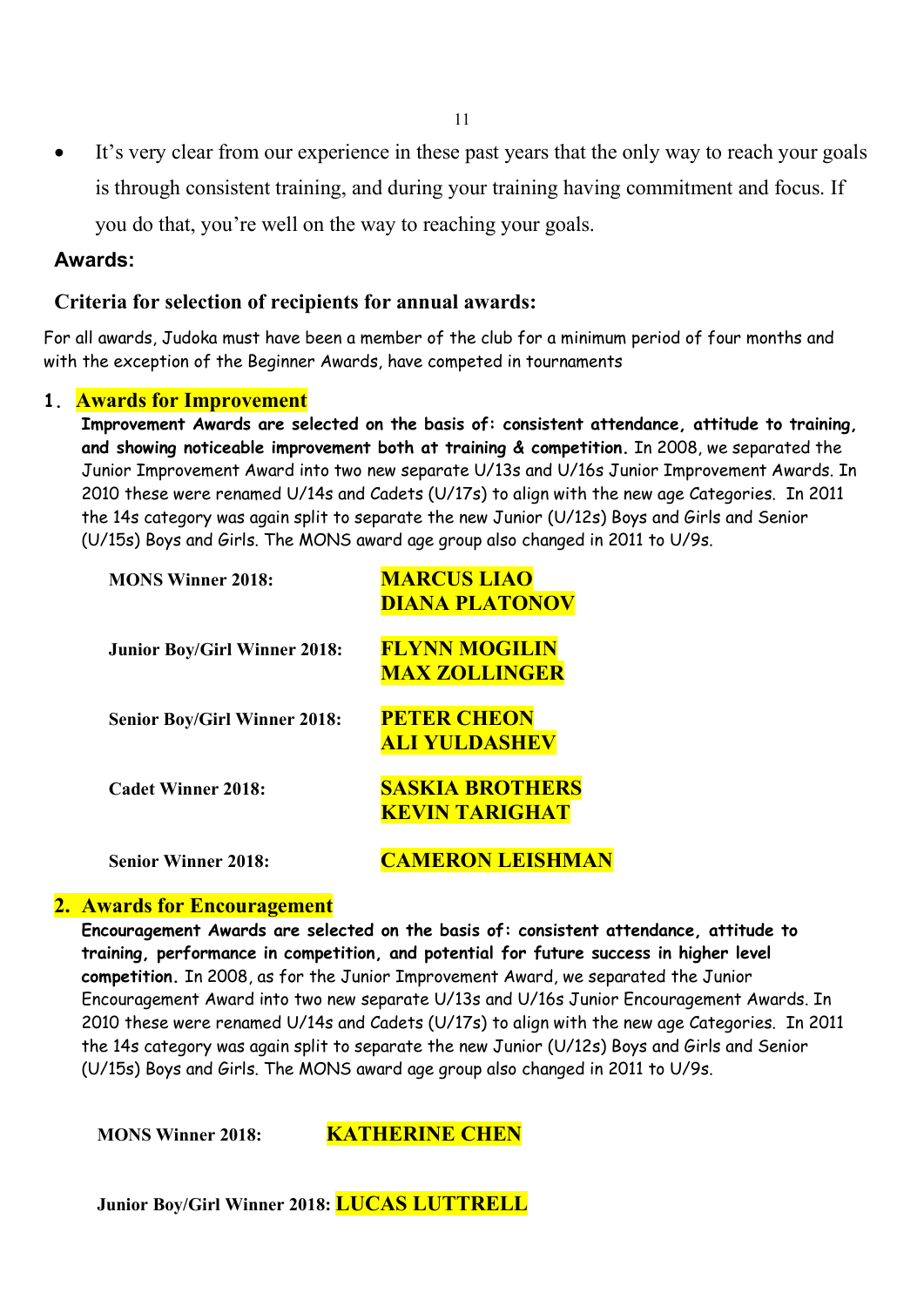# **NICHOLAS PLATONOV**

## **Senior Boy/Girl Winner 2018: JUNKAI WANG VICKY VORILLAS**

| <b>Cadet Winner 2018:</b>  | <b>JACINTA VUMBACA</b> |
|----------------------------|------------------------|
| <b>Senior Winner 2018:</b> | <b>LOGAN O'BRIEN</b>   |
|                            | <b>LYNNE McCREDDEN</b> |

#### **3. Beginner's Award**

Beginners Awards are selected on the basis of: consistent attendance, attitude to training and learning, and putting in a strong effort in all club activities.

In the past, the Award could go to a Junior or a Senior, male or female. In 2004, we introduced a Senior, Junior and MONS Beginner Award. In 2016 we split the Junior Award into Junior Boys/Girls and Senior Boys/Girls.

| <b>MONS Winner 2018:</b>       | <b>ISAAC MURKINS</b>                           |
|--------------------------------|------------------------------------------------|
| <b>Junior B/G Winner 2018:</b> | <b>DEREK HE</b><br><b>DYLON JAMES</b>          |
| <b>Senior B/G Winner 2018:</b> | <b>CLARISSA VUMBACA</b>                        |
| <b>Senior Winner 2018:</b>     | <b>JOSEPH ORLINA</b><br><b>JACINTA VUMBACA</b> |

#### **4. Outstanding Performance at a Grading**

Another special award, which was introduced in 2005, and awarding it depends on the standard of grading performed each year. It will only be awarded where it is really deserved. We have decided to award this year's trophy in recognition of the performance at their grading to:

**Winner 2018: DYLON JAMES DIANA PLATONOV**

#### **5. Awards for Best Attendance**

Attendance Awards are selected purely on the basis of attendance as recorded on the club's attendance records. Award for attendance at the Wednesday night MONS session was introduced in 2015.

MONS Session: **Winner 2018: JUNNING MAK**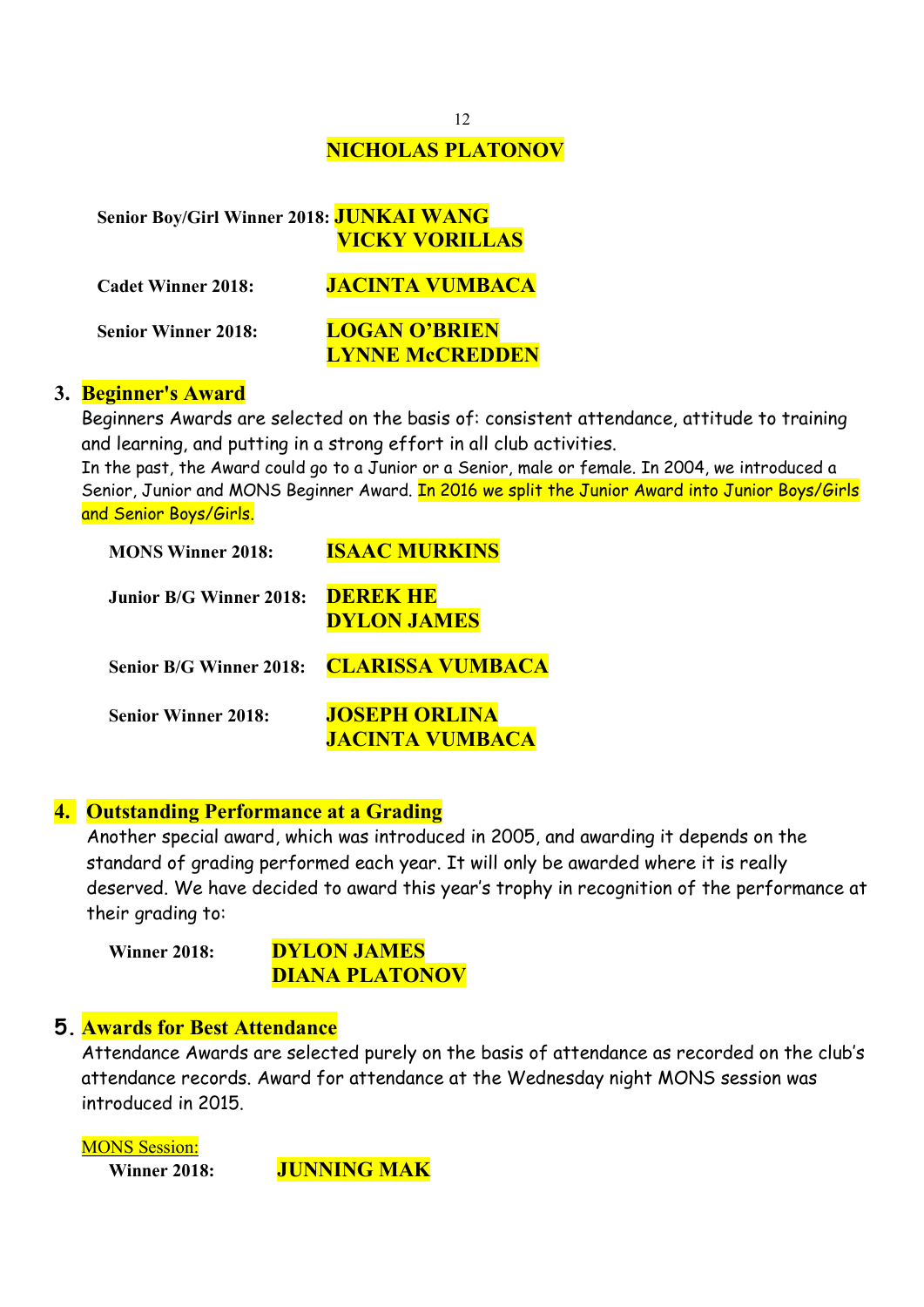**Junior Session:** 

#### **Winner 2018: CROSBY PEAKE**

Senior Session:

### **Winner 2018: CAMERON LEISHMAN**

### **6. The John Sandri Judo Spirit Award**

An award introduced in 2004, the Judo Spirit Award is selected on the basis of: spirit of participation in all activities and in particular the spirit and heart shown during competition. The Award could go to a Junior or a Senior, male or female. In 2010, to commemorate the sad passing of one of our club family members, John Sandri, we renamed this Award, the "John Sandri Spirit Award".

This year we have two very deserving recipients for this award. Both of these guys belong to committed and supportive Budokan Judo families. Both have persevered to overcome a level of anxiety and perhaps even a lack of confidence in their own abilities but have now developed into fierce competitors in their own right. Both have also experienced significant setbacks this year with injuries which prevented them from competing for some time. During their recovery time, they both came to Judo to help with the Junior sessions, they both volunteered at the Sydney International Open and at the Budokan MONS and Juniors competitions and they both did whatever they could do to get back on the mat early to resume their training, doing whatever we could provide for them before they fully recovered. They have both now recently travelled to compete for the first time and regain some confidence back on the competition stage and we commend them for showing a high level of maturity in their attitude and determination during their roads to recovery. We are confident that both these athletes will use this same determination to drive them to whatever goals they set themselves and we will be proud to help them achieve these goals. This year's Spirit Award goes to:

## **Winner 2018: BETH WADE ALI McPHERSON**

## **7. MONS (U/9s) Award (6, 7, 8 years old in 2018)**

Under 9 years ("Mons") Awards (changed from U/10 in 2011) are selected on the same basis of the Beginners Award criteria plus participation, results, and spirit in competition.

 **Girls' Runner Up 2018: LILLY ZOLLINGER**

**Girls' Winner 2018: ARIANA BAZAN-KOLTAI**

**Boys' Runner Up 2018: HARRISON BARBIN**

**Boys' Winner 2018: MARCUS LIAO** 

 Recipients of the following awards are selected purely against a pre-set points criteria, whereby points are allocated for  $1<sup>st</sup>$  to  $3<sup>rd</sup>$  placings in most competitions, and for lesser rankings in higher level competitions: Best Senior Man, Senior Woman, Junior Man and Junior (or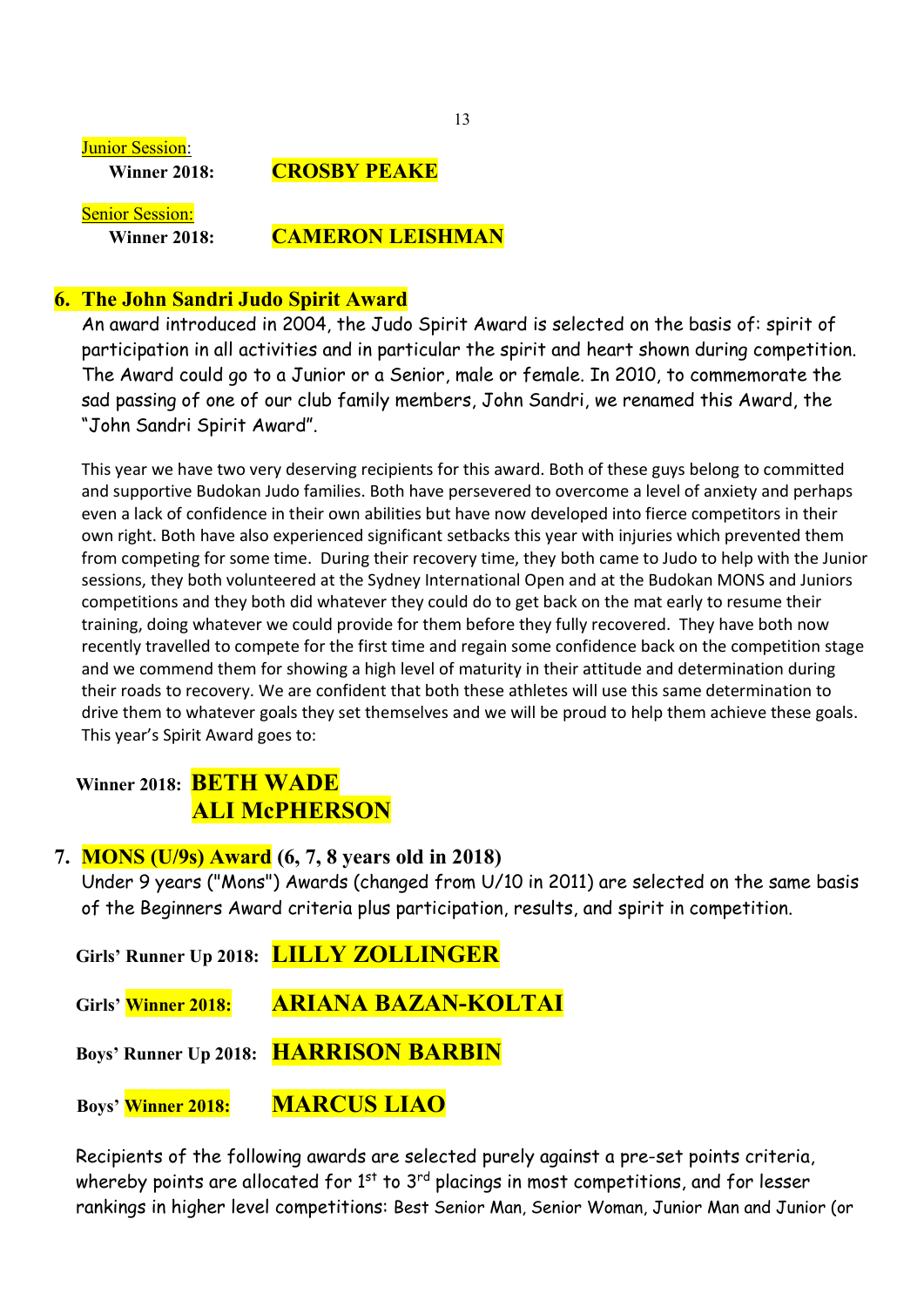Young) Woman, Junior Shonen (U/16) which changed in 2010 to Cadets or U/17 Boys and Girls; and Yonen (U/13) which changed in 2010 to U/14s, and in 2011 to Junior U/12 & Senior U/15 Boys and Girls. Points allocated vary according to the level of competition ranging in increasing importance from PCYC, to State, to National, to International events.

**8. Awards for Best Junior Boys and Girls (9, 10, 11 years old in 2018)** 

|    | Junior Girls' Runner Up 2018:                                     | <b>JAEDA LIAO</b>                                                    |
|----|-------------------------------------------------------------------|----------------------------------------------------------------------|
|    | Junior Girls' Winner 2018:                                        | <b>BIANCA TANDEAN</b>                                                |
|    | Junior Boys' Runner Up 2018:                                      | <b>MAX ZOLLINGER</b>                                                 |
|    | Junior Boys' Winner 2018:                                         | <b>CROSBY PEAKE</b>                                                  |
| 9. | <b>Awards for Best Senior Boys and Girls</b> (12, 13, 14 in 2018) |                                                                      |
|    | Senior Girls' Runner Up 2018:                                     | <b>MELIKA TARIGHAT</b>                                               |
|    | <b>Senior Girls' Winner 2018:</b>                                 | <b>MINA WOO</b>                                                      |
|    | Senior Boys' Runner Up 2018:                                      | <b>WILL ZOLLINGER</b>                                                |
|    | <b>Senior Boys' Winner 2018:</b>                                  | <b>ALI YULDASHEV</b>                                                 |
|    | 10. Awards for Best Cadet                                         | $(15, 16, 17 \text{ in } 2018)$                                      |
|    | <b>Cadet Girls' Runner Up 2018:</b>                               | <b>EMMA LEISHMAN</b>                                                 |
|    | <b>Cadet Girls' Winner 2018:</b>                                  | <b>SASKIA BROTHERS</b>                                               |
|    | <b>Cadet Boys' Runner Up 2018:</b>                                | <b>KEVIN TARIGHAT</b>                                                |
|    | <b>Cadet Boys' Winner 2018:</b>                                   | <b>ZACH COLMAN</b>                                                   |
|    |                                                                   | 11. Awards for Best Junior Woman and Junior Man (18, 19, 20 in 2018) |
|    | Junior Woman Runner Up 2018:                                      | <b>EMMA LEISHMAN</b>                                                 |
|    | <b>Junior Woman Winner 2018:</b>                                  | <b>SASKIA BROTHERS</b>                                               |

 **Junior Man Runner Up 2018: LIAM STEWART** 

**Junior Man Winner 2018: KYLE McINDOE**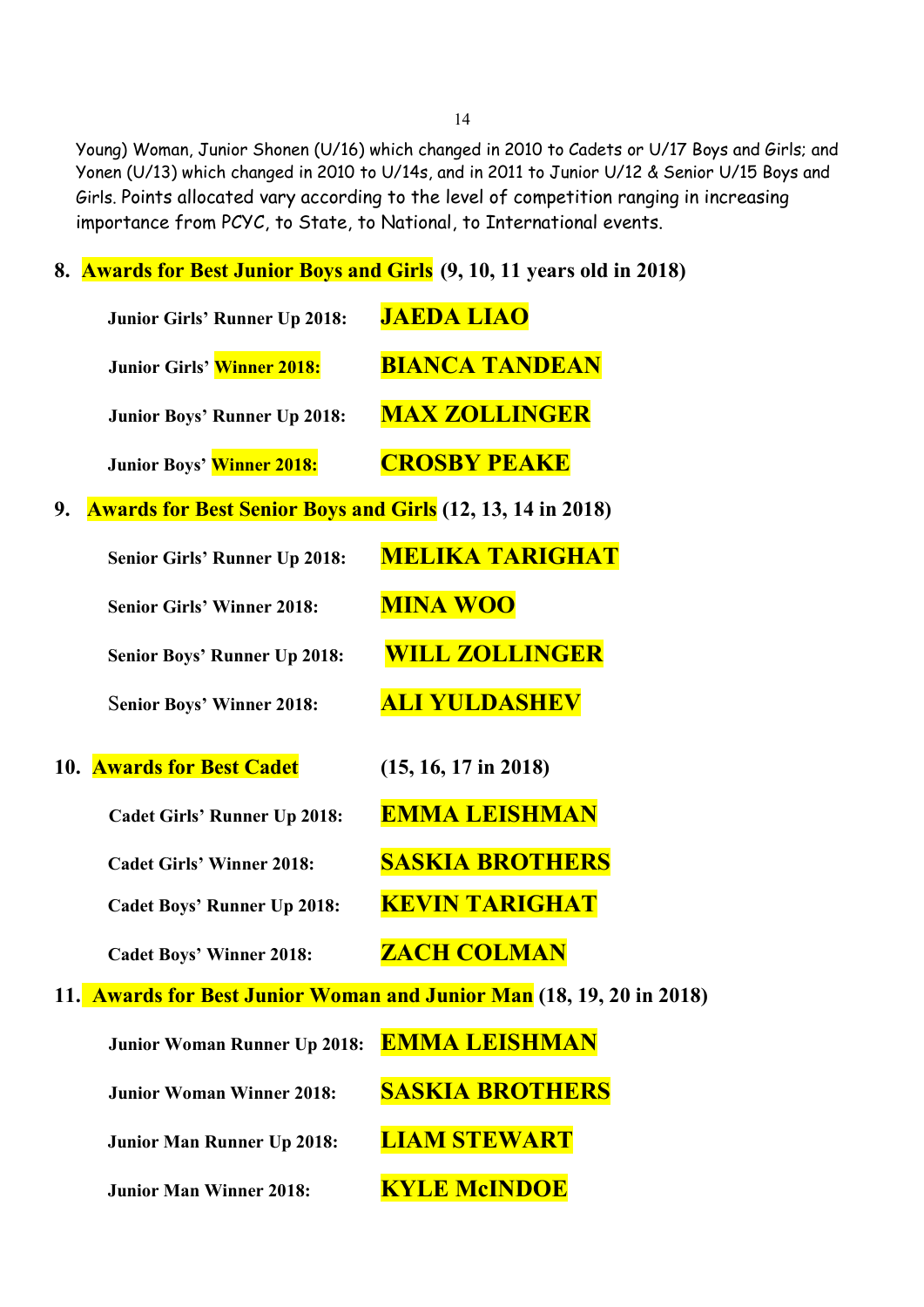#### **12.Awards for Best Senior (Cadets & older)**

| <b>Senior Woman Runner Up 2018:</b> | <b>EMMA LEISHMAN</b>   |
|-------------------------------------|------------------------|
| <b>Senior Woman Winner 2018:</b>    | <b>SASKIA BROTHERS</b> |
| <b>Senior Man Runner Up 2018:</b>   | <b>JOSH KATZ</b>       |
| <b>Senior Man Winner 2018:</b>      | NATHAN KATZ            |

#### **13. Pat & Ian Daniels Award for the Budokan Volunteer of the Year**

This award was introduced in 2008 to acknowledge the value and the benefit to Judo of Volunteering duties, whether at club, State or National level. Budokan's Volunteer of the Year Award is dedicated to the memory of Kerrye's parents, Pat & Ian Daniels, and the selection of the recipient is based primarily on club-level volunteering in all areas.

We have one deserving recipient of the Volunteer award this year. As is always the case with so many willing and dedicated volunteers in the club, it is very difficult to select a single recipient. So many people in this club put in such a lot of time and effort to various club projects and in supporting State and National activities. On this occasion, I'd like to call out Susi Tandean and then I'll give you some background to her commitment. Susi is the ultimate quiet achiever. Head down, tail up, always asks and does, and never complains. As a parent of 3 Judo athletes at the club, between them they have all achieved National medals, including in open Competition, Kata, and also Special Needs divisions, so running around as a Judo Mum has been very taxing. At the club, she does whatever is needed from vacuuming to preparing ice-blocks after training, to supporting the training attendance process, to working at Bunnings BBQ fundraisers, and as a volunteer at our club competitions, in the kitchen or around the mat. Her husband Franz is a 2<sup>nd</sup> Dan, a NSW referee and supports the Judo NSW volunteer recruitment process and Susi is also the first to step up every time there is a need for NSW competition volunteers. All this without being a Judo player herself. Showing encouragement and empathy to all club members, Susie is a great volunteer ambassador and a worthy recipient of this award. Budokan owes a debt of gratitude to this year's Volunteer of the Year:

## **Winner 2018: SUSI TANDEAN**

## **14. Craig Leishman Award for the Distinguished Service**

A relatively new award introduced in 2017, this award is dedicated to the memory of Craig Leishman, a member of one of the longest standing families in this club. The purpose of the Distinguished Service Award is to recognise the service to Judo of one of our club's members through their dedication and commitment to a specific aspect of Judo, one which contributes significantly to the club's performance.

Lubo's Judo career commenced in 1980 in Slovakia. He achieved his 1st Dan at 19 years old and last year, 27 years later he was promoted to 5<sup>th</sup> Dan. Since coming to Budokan 3 years ago, he has been assisting with the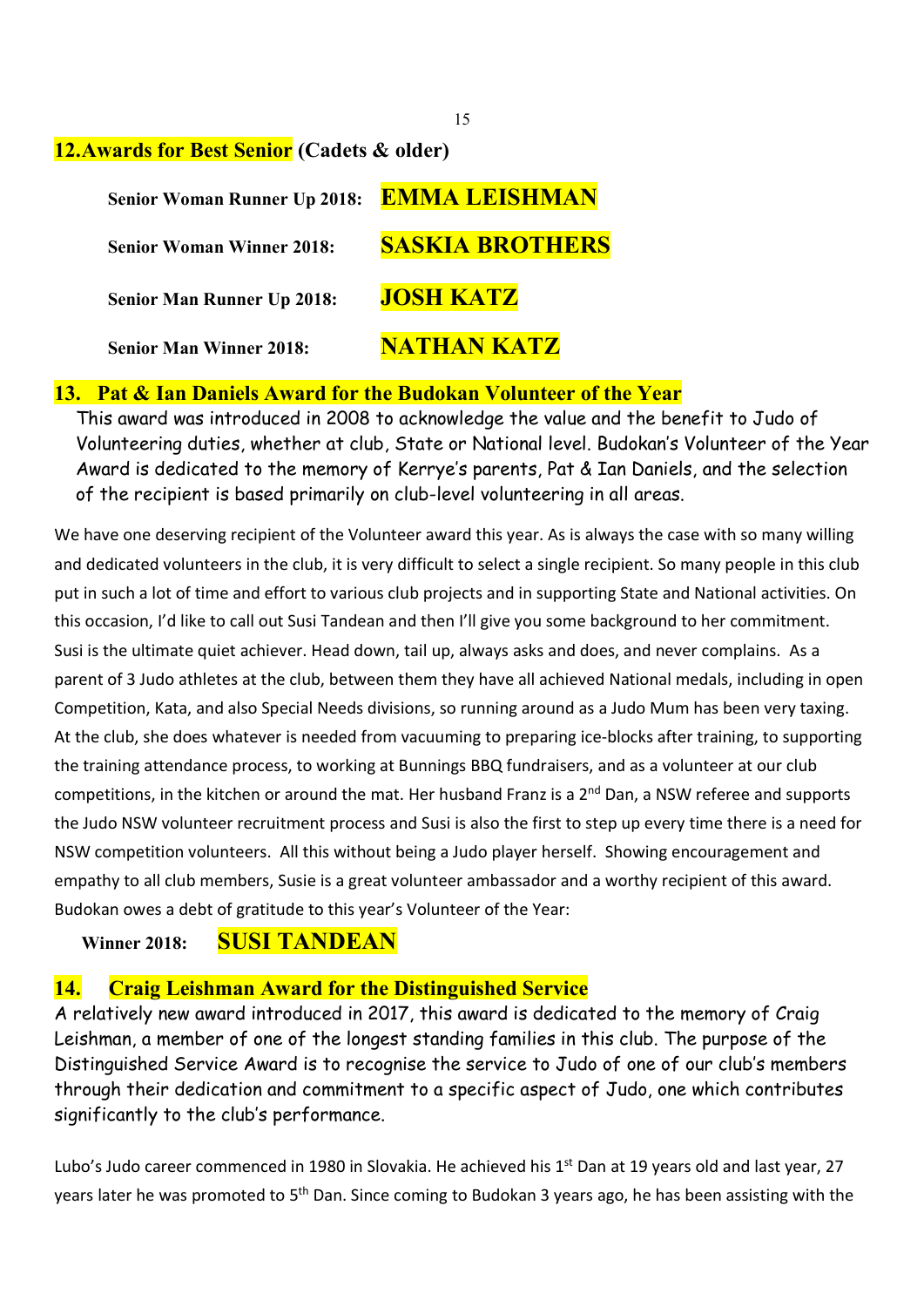MONS, Juniors and also the Senior sessions whenever he can and contributes to the development of all athletes, including keeping the athletes and coaches up to date on all new refereeing rules and interpretations. Lubo's passion is refereeing and he is very good at it. He was a National A Class referee in 2006, promoted to IJF Continental referee in 2010 and since 2013 has held an IJF International A class refereeing licence. He has refereed at numerous Senior World Championships as well as at the 2016 Rio Olympic Games. He brings his skills to the JFA by refereeing at local, NSW, interstate and National competitions and by having been a member of the NSW and National refereeing Commissions for over 10 years. Late last year, Lubo was nominated by Judo NSW for the Sport NSW Official of the Year for his work as a referee and at the Sport NSW Gala Dinner, he was awarded Sport NSW Official of the Year, a great recognition of his achievements as an international referee. He is on track to qualify as one of only 16 referees to qualify for the 2020 Olympic Games. A very worthy recipient of the Budokan Distinguished Service Award.

#### **Winner 2018: LUBO PETR**

#### **15. Coaches Awards for Junior or Senior Judoka**

The Coaches' Award is selected for overall spirit in all aspects of Judo. The Award could go to a Junior or a Senior:

**Josh:** As parents and coaches of 2 international competitors and Olympians, it has been difficult for Kerrye and I to treat Nathan and Josh fairly each year in determining the club's awards. In reality we are harder on our boys than other athletes in the club but from time to time, their efforts have to be recognised. Since last year's Awards Night, Josh competed at the Asian Open Hong Kong and started this year participating at the Olympic Training Camp in Austria from which he went to the Morocco Grand Prix and then back for the Oceania Continental Championships. There he won his fourth consecutive Senior Oceania Gold medal. Josh now holds 11 Oceania Gold medals, which surely must be a record. Josh then travelled to Japan for 1 month in preparation for the China Grand Prix at the end of May but only a few days after arriving home tore his hamstring which put him out of that competition as well as training block in Japan and the Nationals, in all 12 weeks. During this time he did everything he could possibly do to recover quickly. He returned to competition by winning the Sydney International in September after which he trained in Europe placing 7<sup>th</sup> in the European Open in Glasgow and then winning a Bronze medal at the Spanish European Cup during which he won 5 out of 6 matches. He then went on to win the Oceania Senior Open in Perth and competed at the Osaka Grand Prix. Last weekend he won Silver at the Asian Open Hong Kong, closing off a very successful year. Josh helps at the club whenever he can and also at NSW Junior State Squad and NSW Junior Development Squad. He is a dedicated and talented Judoka and his future is promising as an international competitor and a coach.

**And now Crosby:** This 10 year old Judo freak is as much a Judo junkie as we have ever seen. He reminds us a lot of Josh who in his early days had remarkable skills but who was getting beaten by heavier opponents in the lightest available weight division. Now at the massive weight of 27kg, he is in a league of his own in